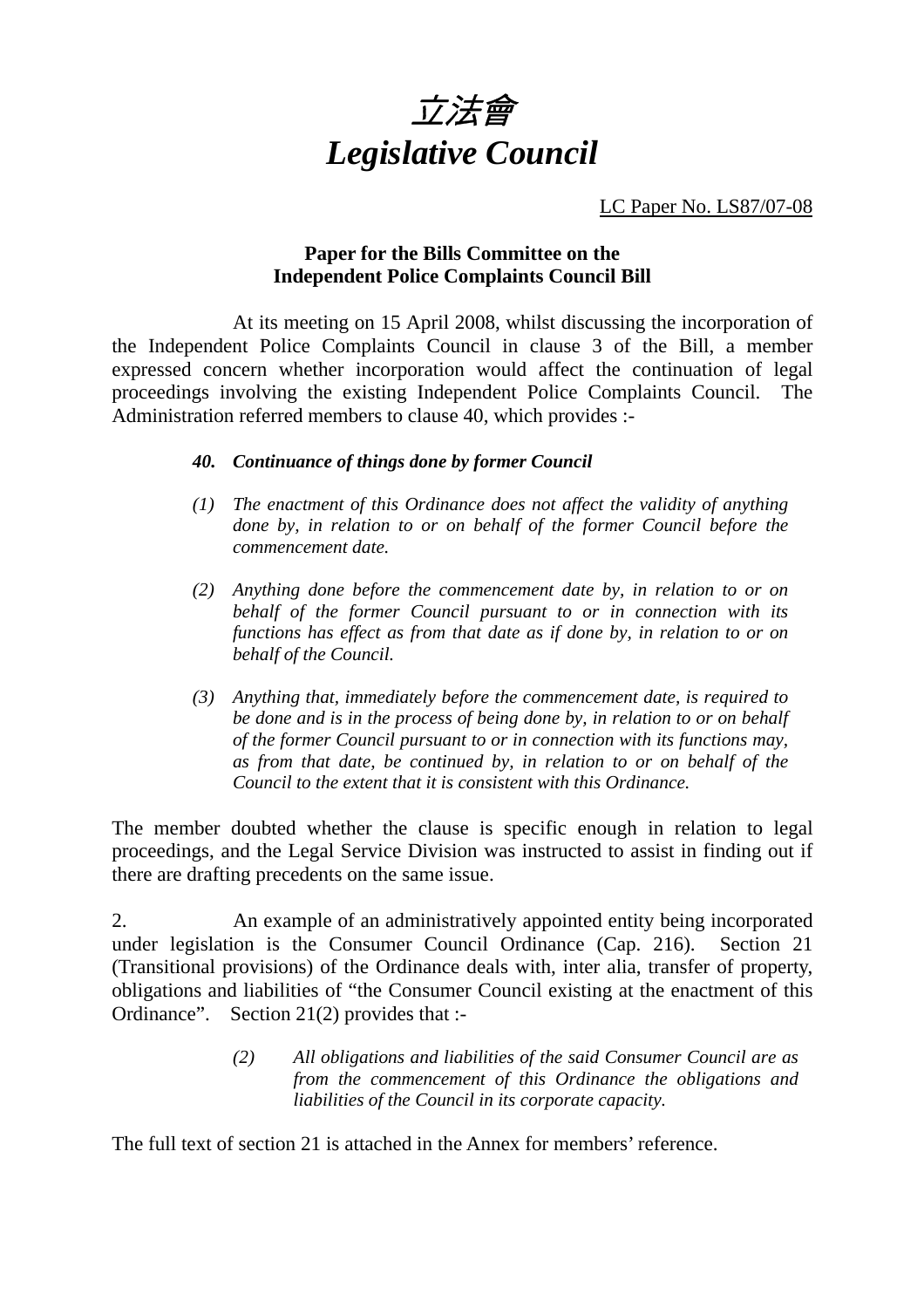3. There are other drafting precedents on continuation of legal proceedings upon a change in entity. Members may note that these are not directly relevant as the circumstances were different, but they are illustrations on the drafting that could be adopted in different circumstances. One such example is the Hong Kong Tourist Association (Amendment) Ordinance 2001 (3 of 2001), which provides for, inter alia, the replacement of the Hong Kong Tourist Association and its board of management by a new body corporate. Section 38(6) of the Ordinance provides that :-

> *(6) The legal claims including present, future, actual and contingent claims by or against the old Board, including any accrued right of appeal, judicial and administrative proceedings instituted by or against the old Board that existed immediately before the appointed day do not abate by reason of the commencement of Part II. They may be continued or enforced by or against the new Board.*

As defined in the Ordinance, "old Board" means the Board of Management established by and named the Hong Kong Tourist Association Board by the repealed Hong Kong Tourist Association Ordinance, and "new Board" means the Hong Kong Tourism Board. Another example is the Housing Ordinance (Cap. 283), which provides for the establishment and functions of the Housing Authority. Section 38 (5) of the Ordinance provides that :-

> *(5) Any proceedings under the repealed Resettlement Ordinance (Cap 304 1971 Ed.) pending at the commencement of this Ordinance to which a competent authority was a party shall be construed as if the Authority was a party thereto in lieu of the competent authority.*

### **Conclusion**

4. Looking at the precedents, it would appear that the choice of drafting of a provision on the continuation of legal proceedings is a matter of policy intent which would depend on the nature of activities which the transferring entity had undertaken before incorporation or transfer, whether there were legal proceedings it had been involved in, and the persons who had been or could be named as parties in the legal proceedings concerned.

Encls.

Prepared by

LEE Yu-sung Senior Assistant Legal Adviser Legislative Council Secretariat 5 June 2008